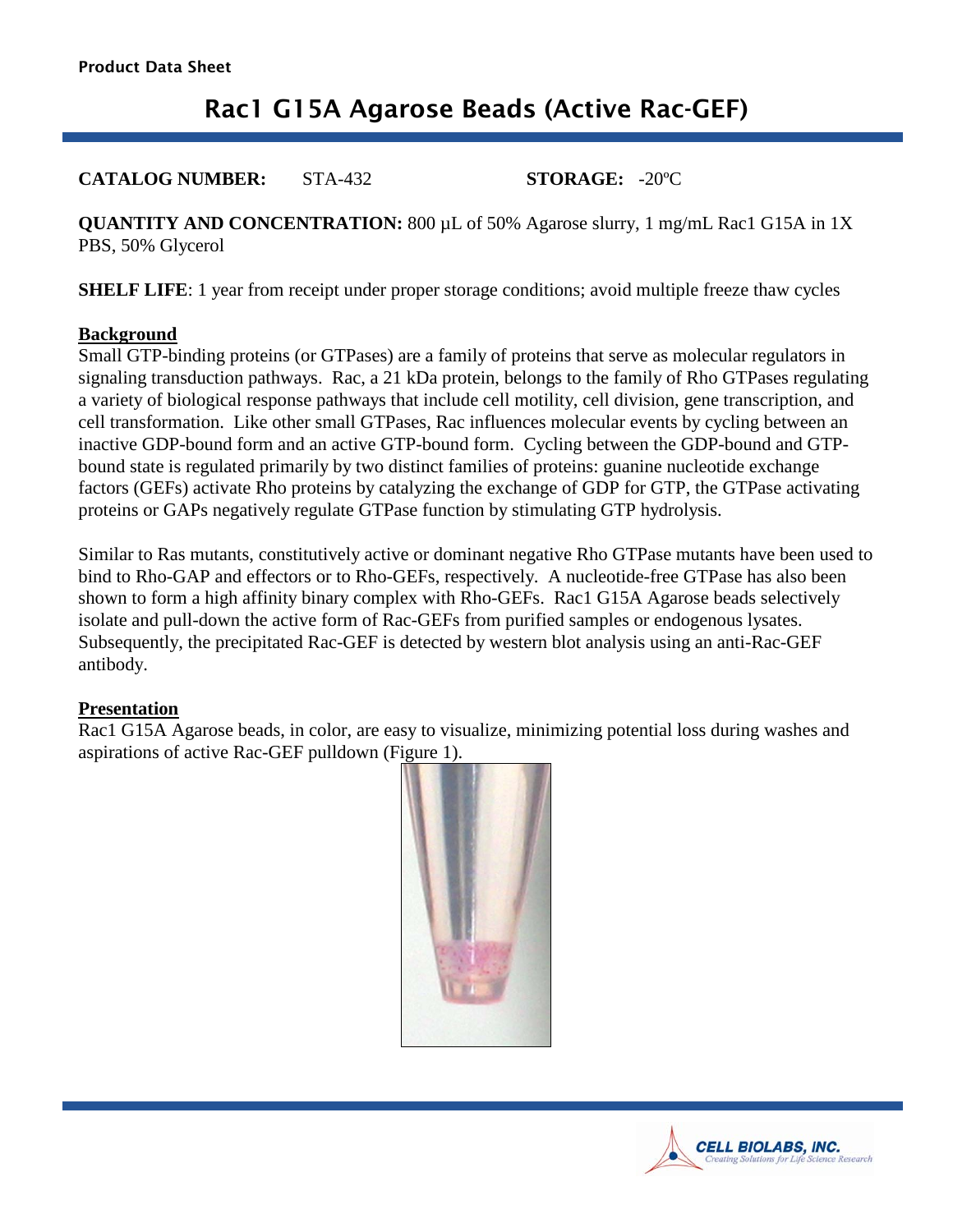# **Purity and Activity**

Purity >90% by SDS-PAGE and Coomassie blue staining. Specifically interacts and precipitaes active Rac-GEF from cell lysate.

**Figure 2**: Tiam1 Activation Assay. 293 cells were transfected with active Tiam1 (ΔN Tiam1). Active Tiam1 in lysate was pulled down with Rac1 G15A agarose beads. *Lane 1*, Mock Transfection Control. *Lane 2*, ΔN Tiam1 Transfection.



**Figure 3**: Tiam1 Activation Assay in MDA-231 Cells. Active Tiam-1 in 2 mg of MDA-231 lysate was pulled down with Rac1 G15A agarose beads and probed with anti-Tiam1 antibody according the Assay Protocol.

#### **References**

1. Arthur, W.T., Ellerbroek, S.M., Der, C.J., and Burridge K. (2002) *J. Biol. Chem.* **277**, 42964-42972